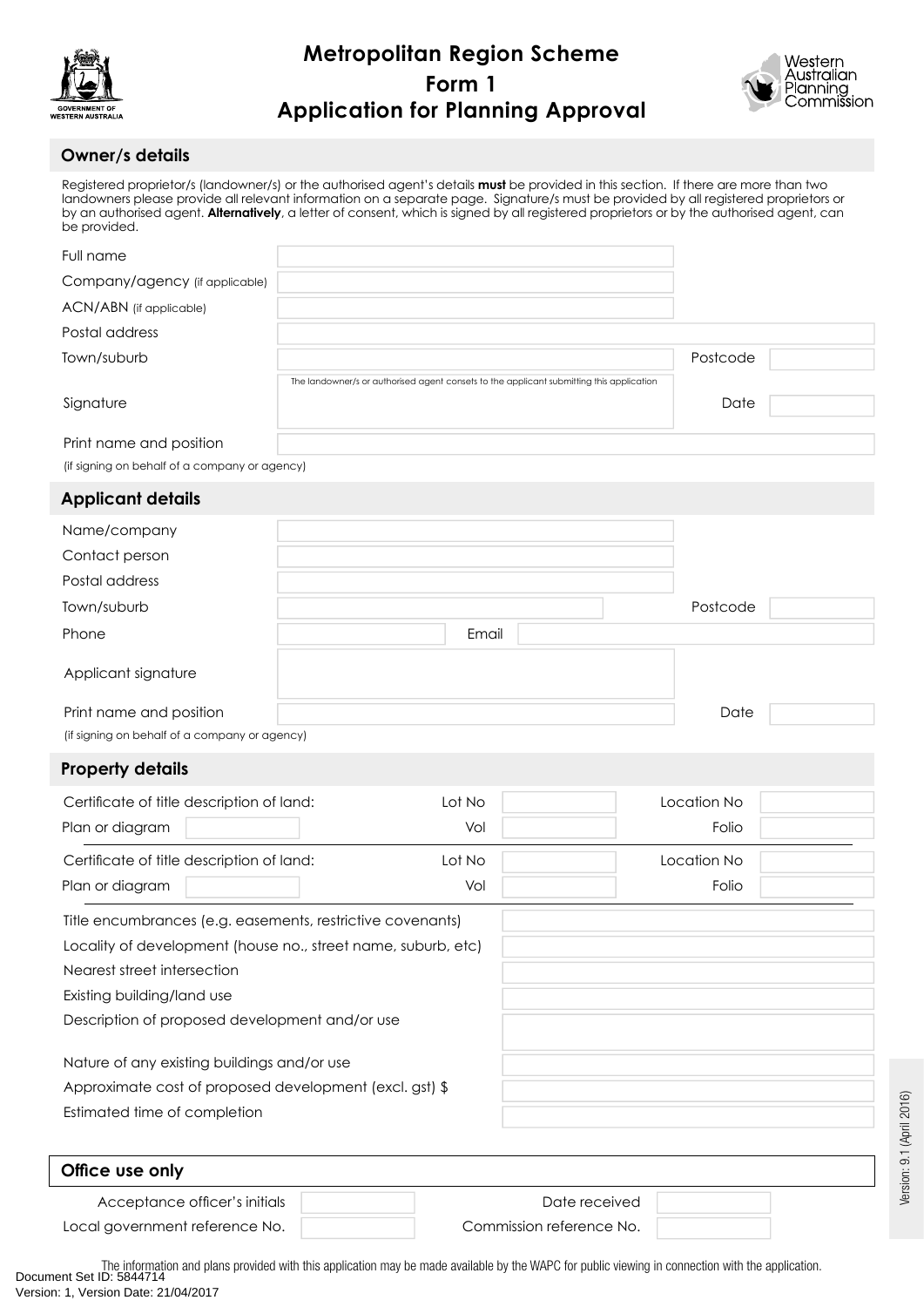



Additional Information to be provided on the MRS Form 1:

### **Is the development within a designated Bushfire Prone Area? Y/N**

#### **If 'yes', have bushfire hazard issues been identified and addressed (e.g.by providing a BAL Assessment(s) or BAL Contour Map and a Bushfire Management Plan with the application)? Y/N/NA**

If NA is selected and the development is in a designated bushfire prone area then a short statement justifying why SPP 3.7 does not apply should be included.

#### **Does your application require determination by a Development Assessment Panel? (DAP) Y/N**

Please refer to the following website for DAP requirements: **http://www.planning.wa.gov.au/7581.asp** If yes, please complete DAP Application Form as per DAP requirements.

#### **Checklist (supporting information)**

Please complete the checklist below and ensure that all the relevant information is provided with the application.

- 1. Completed Metropolitan Region Scheme (MRS) Form 1
- 2. Plans at a scale not less than 1:500 (A3) showing:-
	- (i) the location of the site including street names, lot number(s), north point and the dimensions of the site;
	- (ii) the existing and proposed ground and floor levels over the whole of the land that is the subject of the application, including details of proposed cut and fill, and retaining walls;
	- (iii) the location, metric dimensions, materials, finishes and type of all existing and proposed structures, including services, on the land that is the subject of the subject of the application and all existing structures and vegetation proposed to be removed;
	- (iv) the existing and proposed use of the site, including proposed hours of operation and buildings to be erected on the site;
	- (v) the existing and proposed means of access and egress for pedestrians and vehicles to and from the site;
	- (vi) the location, number, dimensions and layout of all car parking spaces intended to be provided, including provision for the disabled;
	- (vii) the location and dimensions of any area proposed to be provided for the loading and unloading of vehicles carrying goods or commodities to and from the site and the means of access to and from those areas;
	- (viii) the location, dimensions and design of any open storage or trade display area and particulars of the manner in which it is proposed to develop those areas;
	- (ix) the nature and extent of any open space and landscaping proposed for the site; and
	- (x) proposed external lighting and signage.
- 3. Plans, elevations and sections, as appropriate, of any building or structure proposed to be erected or altered and of any building or structure it is intended to retain;
- 4. Any specialist studies that the responsible authority may require the applicant to undertake in support of the application such as traffic, heritage, environmental, engineering or urban design studies;
- 5. Any management plans the responsible authority may require to support or implement the application; and
- 6. Any other plan or information that the responsible authority may require to enable the application to be determined. This may include scale models or information in digital formats.

#### **For additional information please refer to Development Control Policy 1.2**

**http://www.planning.wa.gov.au/dop\_pub\_pdf/Developmental\_Control\_Policy1.2.pdf**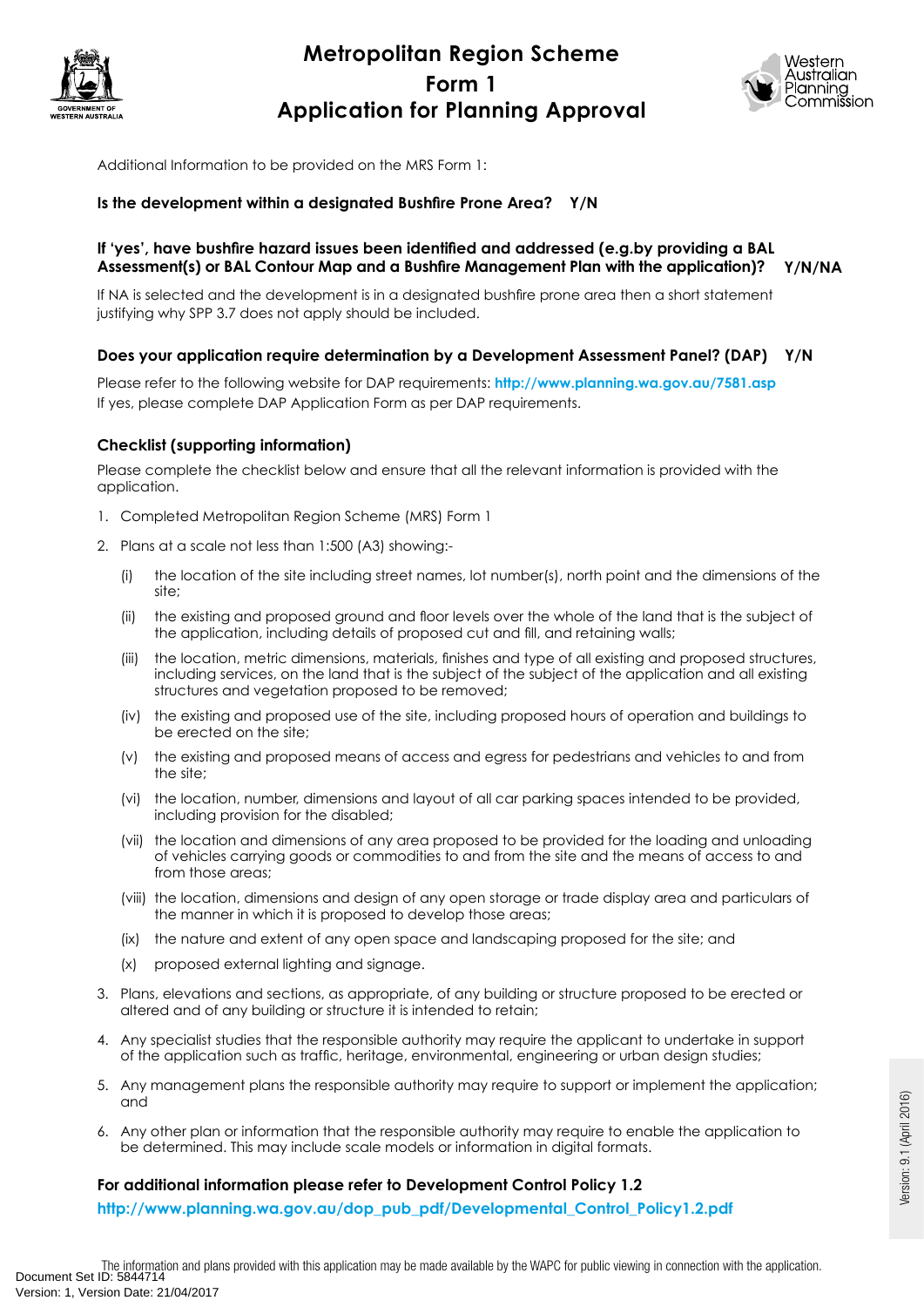



# **Development application checklist**

### **Lodgement requirements**

| Application signatures | The MRS Form is to be signed by the registered proprietor/s as shown on the<br>certificate/s of title.                                                                                                                                                                                                                                                                                                                                         |  |  |
|------------------------|------------------------------------------------------------------------------------------------------------------------------------------------------------------------------------------------------------------------------------------------------------------------------------------------------------------------------------------------------------------------------------------------------------------------------------------------|--|--|
|                        | Where the landowner/s cannot sign, an authorised agent can sign and<br>attach evidence of the authority.                                                                                                                                                                                                                                                                                                                                       |  |  |
|                        | If the subject land is owned by a company, you must confirm whether it is a<br>sole proprietorship company and state the full name/s and position/s of the<br>company signatory/ies.                                                                                                                                                                                                                                                           |  |  |
|                        | Appropriate company signatory/ies include one director and the company<br>seal, two directors, or one director and one secretary.                                                                                                                                                                                                                                                                                                              |  |  |
|                        | Eg:                                                                                                                                                                                                                                                                                                                                                                                                                                            |  |  |
|                        | John F. Smith - Director<br>Peter S James - Director<br>Smith Pty Ltd<br>Smith Pty Ltd                                                                                                                                                                                                                                                                                                                                                         |  |  |
|                        | Or                                                                                                                                                                                                                                                                                                                                                                                                                                             |  |  |
|                        | John F. Smith - Sole Director<br>Smith Pty Ltd                                                                                                                                                                                                                                                                                                                                                                                                 |  |  |
|                        | If the subject land is owned by a strata company, consent can be signed<br>by the strata company secretary or by an elected person of the strata<br>company providing proof of authority either by letter of delegated authority,<br>signed by all strata owners or minutes showing delegated authority.                                                                                                                                       |  |  |
| Certificate of Title   | Ensure the Certificate of Title/s is/are current (within 6 months) and provide<br>copy/s.                                                                                                                                                                                                                                                                                                                                                      |  |  |
| Change of name         | Applications made by either private owners or companies who have<br>changed names to that depicted on the Certificate of Title, must provide<br>supporting documentation showing the change of name such as:<br>a transfer of land document that incorporates a lodgement receipt,<br>a company search from the Australian Securities and Investment<br>Commission,<br>a marriage certificate or<br>$\bullet$<br>a change of name certificate. |  |  |
| Contacts               | A contact name, phone and email address is essential, in the event more<br>information is required and for issuing correspondence relating to the<br>Department's decision.                                                                                                                                                                                                                                                                    |  |  |
| Contracts of sale      | Where the land is subject to a contract of sale or offer and acceptance,<br>evidence of landowner's consent must be provided. Relevant evidence<br>may include;                                                                                                                                                                                                                                                                                |  |  |
|                        | an express provision of consent by the vendor on the contract of sale or<br>٠<br>offer and acceptance,                                                                                                                                                                                                                                                                                                                                         |  |  |
|                        | a letter of consent from the registered proprietor/s giving prospective<br>$\bullet$<br>purchaser/s consent to lodge the application or<br>a copy of the transfer of land document that incorporates a lodgement<br>$\bullet$<br>receipt.                                                                                                                                                                                                      |  |  |
| Crown land             | Where the land is registered in the name of the Crown, the application form<br>must be signed by an authorised officer of the Department of Lands, stating<br>the name and position. Alternatively, a letter of consent from the authorised<br>Crown land officer.                                                                                                                                                                             |  |  |
| Deceased estates       | Where the land is registered in joint tenants, a copy of the death certificate<br>of the deceased landowner must be provided. Where the land is registered<br>in tenants in common, a copy of the grant of probate or endorsed enduring<br>power of attorney must be provided.                                                                                                                                                                 |  |  |